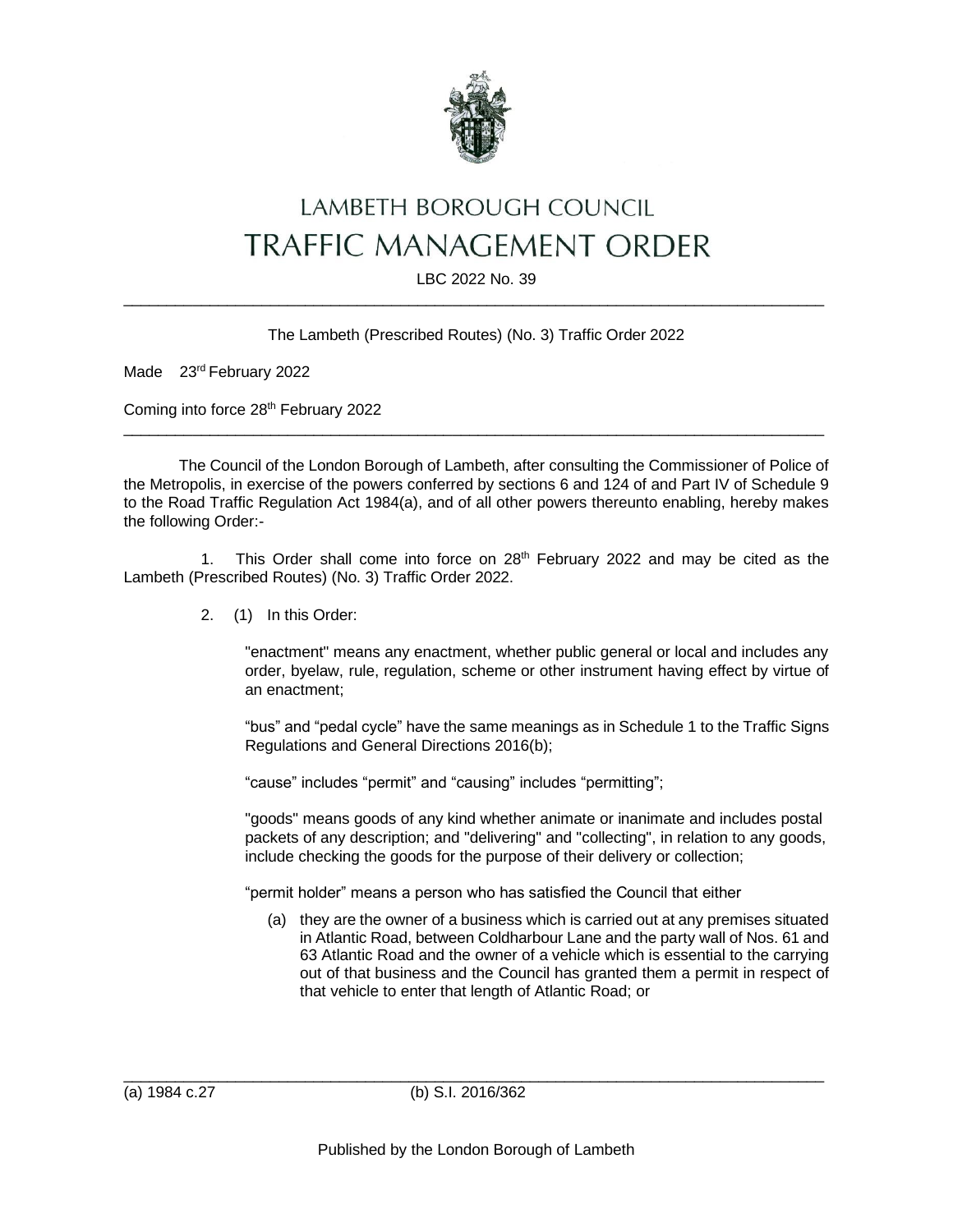(b) it is necessary for them to cause a specified vehicle to enter the length of Atlantic Road specified in paragraph (a) of this proviso solely for the purpose of either unloading goods from that vehicle and delivering them to a property situated in that length of Atlantic Road or collecting goods from such a property and loading them onto that vehicle, or both, and the Council has granted them a permit in respect of that specified vehicle to enter that length of Railton Road for that purpose:

Provided that:-

- (i) where that person is no longer the owner of a business carried out as specified in paragraph (a) of this proviso or the Council deems it is no longer necessary for a person to cause a specified vehicle to enter the said length of Atlantic Road for the purpose described in paragraph (b) of this proviso, then that person shall no longer be a permit holder; and
- (ii) nothing in this Article shall exempt a vehicle from any restrictions on stopping or waiting (including waiting for the purpose of loading or unloading that vehicle) imposed by any other enactment.

"restricted road" means either the length of Atlantic Road specified in Article 4 of this Order, the length of Railton Road specified in Article 5 of this Order or the length of Shakespeare Road specified in Article 6 of this Order.

(2) Any reference in this Order to any enactment shall be construed as a reference to that enactment as amended, applied, consolidated, re-enacted by or as having effect by virtue of any subsequent enactment.

3. No person shall cause any vehicle, other than a pedal cycle, proceeding in a road or length of road specified in an item in column (2) of the table in Schedule 1 to this Order to enter the road or length of road specified in column (3) of that item.

4. No person shall cause any motor vehicle to enter that length of Atlantic Road which lies between the southern kerb-line of Coldharbour Lane and the northern kerb-line of Vining Street:

> Provided that nothing in this Article shall apply in relation to a bus or if the person is a permit holder.

5. No person shall cause any motor vehicle, other than a bus, to enter that length of Railton Road which lies between a point 20 metres south-east of the south-eastern boundary of No. 239 Railton Road and the common boundary of Nos. 241 and 243 Railton Road.

6. No person shall cause any motor vehicle to enter that length of Shakespeare Road which lies between the north-eastern kerb-line of Mayall Road and the south-west side of the railway bridge over Shakespeare Road.

7. No person shall cause any motor vehicle proceeding in a road or length of road specified in an item in column (2) of the table in Schedule 2 to this Order to enter the road or length of road specified in column (3) of that item.

8. No person causing any vehicle, other than a pedal cycle, to proceed in a road specified in an item in column (2) of the table in Schedule 3 to this Order shall thereupon cause that vehicle to turn right into the road specified in column (3) of that item.

9. No person causing any vehicle, other than a pedal cycle, to proceed in a road specified in an item in column (2) of the table in Schedule 4 to this Order shall thereupon cause that vehicle to turn left into the road specified in column (3) of that item.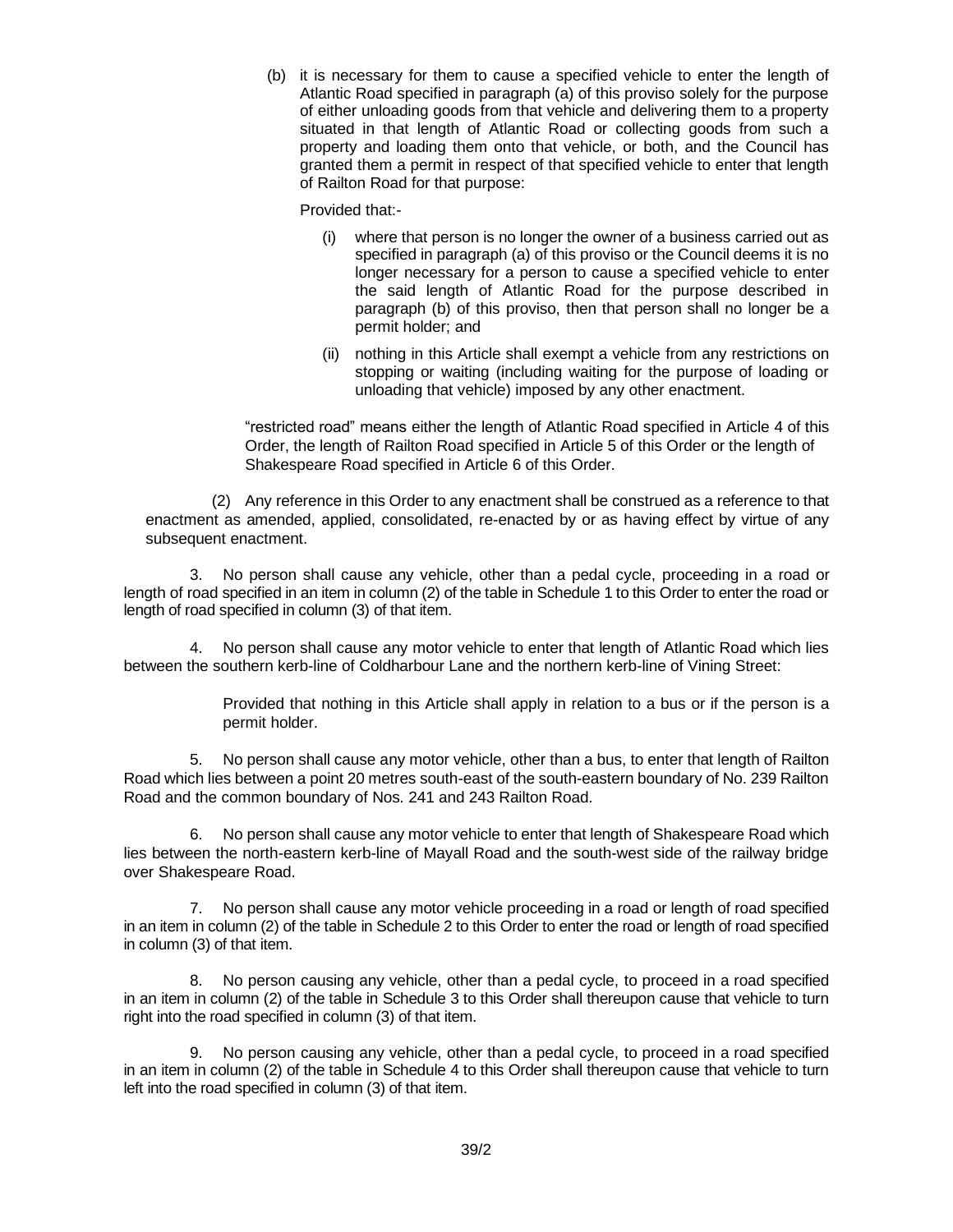- 10. Nothing in Article 4, 5 or 6 of this Order shall apply in relation to:-
	- (a) any vehicle being used in the service of a local authority in pursuance of its statutory powers or other duties, provided that in all the circumstances it is reasonably necessary in the exercise of such powers or in the performance of such duties for that vehicle to enter a restricted road;
	- (b) any vehicle being used in connection with the maintenance, improvement, reconstruction, cleansing or lighting of a restricted road, or the laying, erection, alteration or repair of any sewer thereunder or of any main, pipe or apparatus for the supply of gas, water or electricity or of any electronic communications network (within the meaning of the Communications Act 2003(a)) thereunder or thereon;
	- (c) any vehicle being used by or on behalf of the Council of the London Borough of Lambeth or the Metropolitan Police in connection with the removal of any vehicle deemed to have contravened or not complied with any restrictions or prescriptions, imposed by any enactment, regulation or order, on parking or waiting by vehicles in a restricted road;
	- (d) any vehicle being used to remove an obstruction from a restricted road; or
	- (e) anything done with the written permission of the Council of the London Borough of Lambeth or its representative, provided that any conditions or requirements they may impose are being complied with.

11. Nothing in Articles 4 to 7 inclusive of this Order, nothing in Article 8 of this Order in relation to the items numbered 1 and 2 in Schedule 3 and nothing in Article 9 of this Order in relation to the items numbered 2, 3 and 4 in Schedule 4, shall apply in relation to any vehicle being used for ambulance, fire and rescue or police purposes if the observance of that Article would be likely to hinder the use of that vehicle for the purpose for which it is being used on that occasion;

- 12. Nothing in Articles 3 to 9 inclusive of this Order shall apply:-
	- (a) to anything done with the permission or at the direction of a police constable in uniform or a traffic warden; or
	- (b) to any person who causes any vehicle to proceed in accordance with any restriction or requirement indicated by traffic signs placed pursuant to section 66 or 67 of the Road Traffic Regulation Act 1984.

13. Without prejudice to the validity of anything done or to any liability incurred in respect of any act or omission before the coming into force of this Order, the Lambeth (Prescribed Routes) (No. 1) Experimental Traffic Order 2021(b) is hereby revoked. The provisions of that Experimental Traffic Order are made permanent under this Order, and will continue in place indefinitely.

14. Without prejudice to the validity of anything done or any liability incurred in respect of any act or omission before the coming into force of this Order, the Lambeth (Temporary Traffic Restrictions) (Atlantic Road, Railton Road, St. Matthew's Road and Shakespeare Road) Order 2020 is hereby revoked.

 $\_$  , and the set of the set of the set of the set of the set of the set of the set of the set of the set of the set of the set of the set of the set of the set of the set of the set of the set of the set of the set of th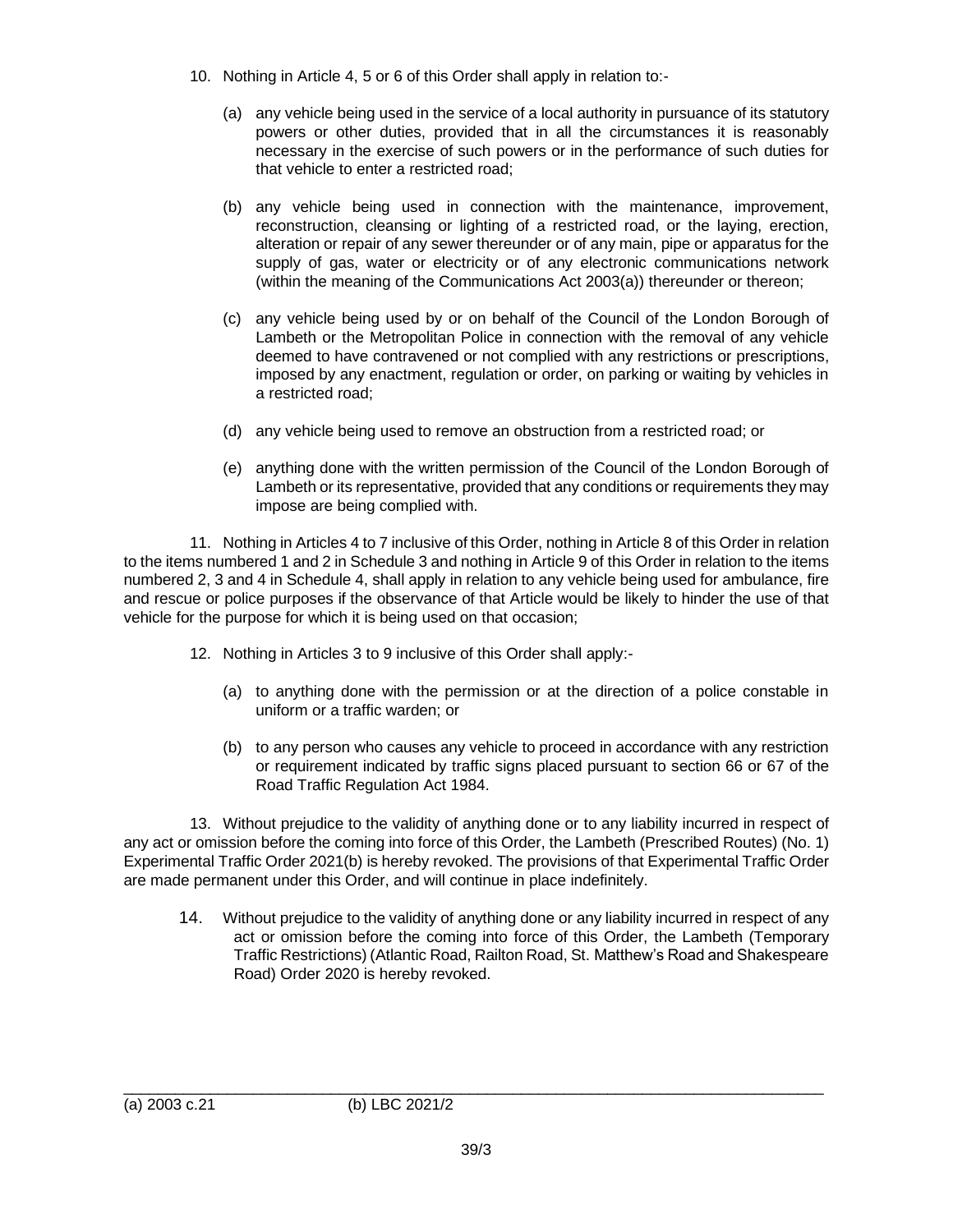Dated this twenty third day of February 2022.

#### Ben Stevens Highway Network Manger

#### **SCHEDULE 1**

# (No entry to vehicles, except pedal cycles)

| (1)<br>Item No. | (2)<br>Road or length of road in which<br>the vehicle is proceeding                           | (3)<br>Road or length of road the vehicle<br>shall not enter                                         |
|-----------------|-----------------------------------------------------------------------------------------------|------------------------------------------------------------------------------------------------------|
| 1.              | Dalberg Road<br>that length which lies north of the south-<br>eastern kerb-line of Jelf Road. | Dalberg Road<br>that length which lies south of the south-<br>eastern kerb-line of Jelf Road.        |
| 2.              | Effra Road                                                                                    | <b>Trelawn Road</b>                                                                                  |
| 3.              | Jelf Road                                                                                     | <b>Rattray Road</b>                                                                                  |
| 4.              | Jelf Road                                                                                     | Dalberg Road                                                                                         |
| 5.              | Rattray Road<br>that length which lies north of the south-<br>eastern kerb-line of Jelf Road. | <b>Rattray Road</b><br>that length which lies south of the south-<br>eastern kerb-line of Jelf Road. |

#### **SCHEDULE 2**

#### (No entry to motor vehicles)

| (1)<br>Item No. | (2)<br>Length of road in which<br>the motor vehicle is proceeding                                                                        | (3)<br>Length of road the motor vehicle<br>shall not enter                                                                                  |
|-----------------|------------------------------------------------------------------------------------------------------------------------------------------|---------------------------------------------------------------------------------------------------------------------------------------------|
| $\mathbf{1}$ .  | <b>Railton Road</b><br>that length which lies north of the southern<br>kerb-line of Marcus Garvey Way.                                   | <b>Railton Road</b><br>that length which lies south of the<br>southern kerb-line of Marcus Garvey<br>Way.                                   |
| $\mathbf{2}$    | St Matthew's Road<br>that length which lies north of the southern<br>boundary of the Trinity Congregational<br>Church, St Matthews Road. | St Matthew's Road<br>that length which lies south of the<br>southern boundary of the Trinity<br>Congregational Church, St Matthews<br>Road. |
| 3.              | St Matthew's Road<br>that length which lies south of the southern<br>boundary of the Trinity Congregational<br>Church, St Matthews Road. | St Matthew's Road<br>that length which lies north of the<br>southern boundary of the Trinity<br>Congregational Church, St Matthews<br>Road. |

#### **SCHEDULE 3**

39/4 (No right turns by vehicles, except pedal cycles)